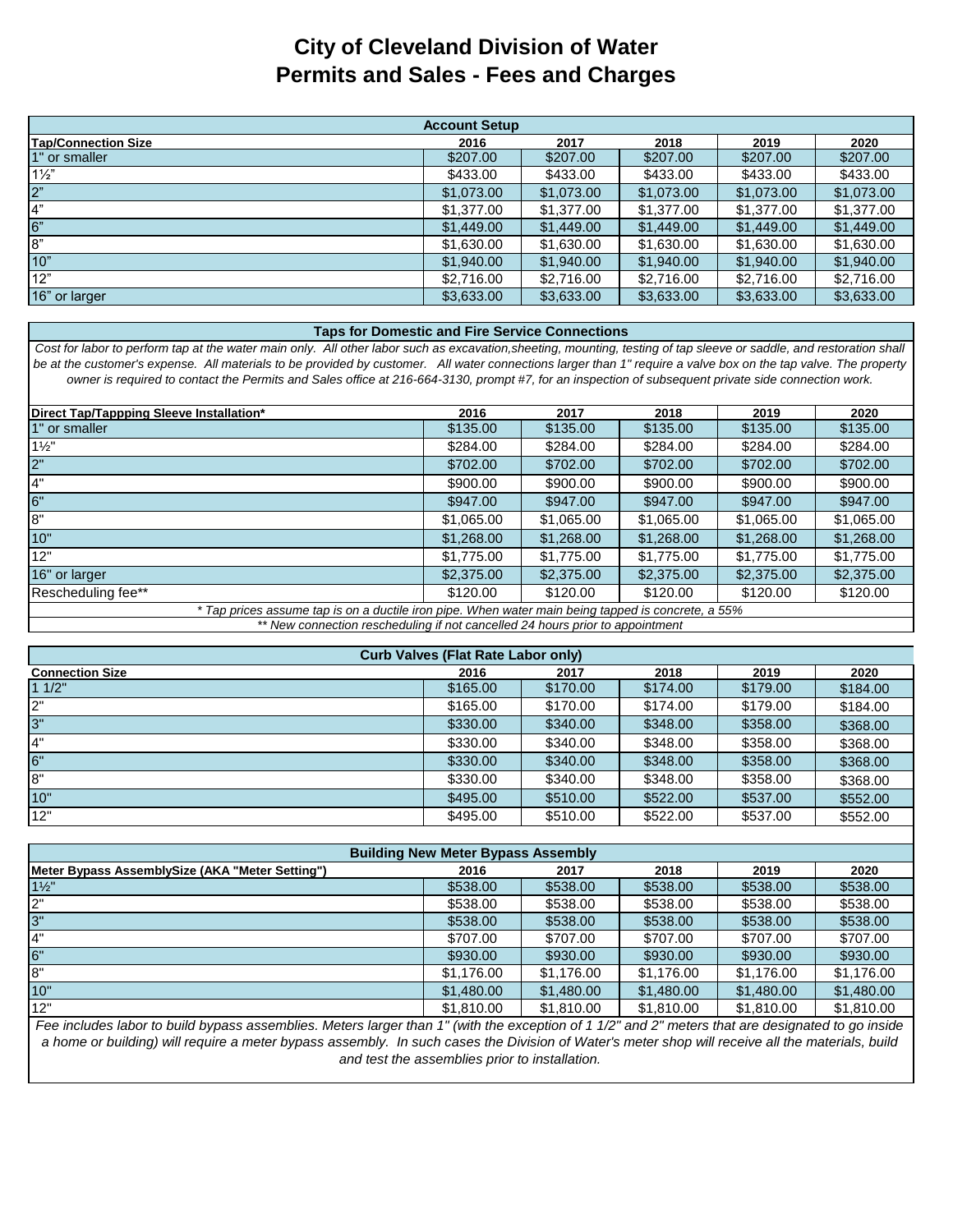## **City of Cleveland Division of Water Permits and Sales - Fees and Charges**

| Meter Installation/Replacement*                                                                                                   |             |             |             |             |             |  |  |  |
|-----------------------------------------------------------------------------------------------------------------------------------|-------------|-------------|-------------|-------------|-------------|--|--|--|
| <b>Meter Size/Type/Location</b>                                                                                                   | 2016        | 2017        | 2018        | 2019        | 2020        |  |  |  |
| 1" meter inside structure                                                                                                         | \$307.00    | \$307.00    | \$307.00    | \$307.00    | \$307.00    |  |  |  |
| 1" meter in a vault                                                                                                               | \$358.00    | \$358.00    | \$358.00    | \$358.00    | \$358.00    |  |  |  |
| 1½" meter inside structure                                                                                                        | \$345.00    | \$345.00    | \$345.00    | \$345.00    | \$345.00    |  |  |  |
| 1 $\frac{1}{2}$ " meter in a vault                                                                                                | \$404.00    | \$404.00    | \$404.00    | \$404.00    | \$404.00    |  |  |  |
| 2" meter                                                                                                                          | \$432.00    | \$432.00    | \$432.00    | \$432.00    | \$432.00    |  |  |  |
| 3" meter                                                                                                                          | \$1,004.00  | \$1,004.00  | \$1,004.00  | \$1,004.00  | \$1,004.00  |  |  |  |
| 3" compound meter                                                                                                                 | \$2,684.00  | \$2,684.00  | \$2,684.00  | \$2,684.00  | \$2,684.00  |  |  |  |
| 4" meter                                                                                                                          | \$1,698.00  | \$1,698.00  | \$1,698.00  | \$1,698.00  | \$1,698.00  |  |  |  |
| 4" compound meter                                                                                                                 | \$3,131.00  | \$3,131.00  | \$3,131.00  | \$3,131.00  | \$3,131.00  |  |  |  |
| 6" meter                                                                                                                          | \$3,524.00  | \$3,524.00  | \$3,524.00  | \$3,524.00  | \$3,524.00  |  |  |  |
| 6" compound meter                                                                                                                 | \$5,250.00  | \$5,250.00  | \$5,250.00  | \$5,250.00  | \$5,250.00  |  |  |  |
| 8" meter                                                                                                                          | \$5,838.00  | \$5,838.00  | \$5,838.00  | \$5,838.00  | \$5,838.00  |  |  |  |
| 8" compound meter                                                                                                                 | \$8,229.00  | \$8,229.00  | \$8,229.00  | \$8,229.00  | \$8,229.00  |  |  |  |
| 10" meter                                                                                                                         | \$6,929.00  | \$6,929.00  | \$6,929.00  | \$6,929.00  | \$6,929.00  |  |  |  |
| 10" compound meter                                                                                                                | \$9,759.00  | \$9,759.00  | \$9,759.00  | \$9,759.00  | \$9,759.00  |  |  |  |
| 12" meter                                                                                                                         | \$9,655.00  | \$9,655.00  | \$9,655.00  | \$9,655.00  | \$9,655.00  |  |  |  |
| 12" compound meter                                                                                                                | \$13,581.00 | \$13,581.00 | \$13,581.00 | \$13,581.00 | \$13,581.00 |  |  |  |
| Meter endpoint                                                                                                                    | \$107.00    | \$108.00    | \$109.00    | \$110.00    | \$111.00    |  |  |  |
| <b>Transmitter wire</b>                                                                                                           | \$42.00     | \$43.00     | \$44.00     | \$45.00     | \$46.00     |  |  |  |
| Specialty meter (labor cost, meter hardware invoiced at                                                                           | \$3,000.00  | \$3,000.00  | \$3,000.00  | \$3,000.00  | \$3,000.00  |  |  |  |
| Fee includes meter and labor to install meter. All meters 3" and larger shall be required to be installed in a meter vault unless |             |             |             |             |             |  |  |  |

*Fee includes meter and labor to install meter. All meters 3" and larger shall be required to be installed in a meter vault unless otherwise approved by Engineering.*

| Disinfection of Water Mains*                                                                                     |            |            |            |            |            |  |  |  |
|------------------------------------------------------------------------------------------------------------------|------------|------------|------------|------------|------------|--|--|--|
| <b>Pipe diameter/size</b>                                                                                        | 2016       | 2017       | 2018       | 2019       | 2020       |  |  |  |
| 4" (per foot)                                                                                                    | \$0.66     | \$0.66     | \$0.66     | \$0.66     | \$0.66     |  |  |  |
| 6" (per foot)                                                                                                    | \$0.66     | \$0.66     | \$0.66     | \$0.66     | \$0.66     |  |  |  |
| 8" (per foot)                                                                                                    | \$0.86     | \$0.86     | \$0.86     | \$0.86     | \$0.86     |  |  |  |
| 10" (per foot)                                                                                                   | \$0.86     | \$0.86     | \$0.86     | \$0.86     | \$0.86     |  |  |  |
| 12" (per foot)                                                                                                   | \$1.05     | \$1.05     | \$1.05     | \$1.05     | \$1.05     |  |  |  |
| 16" (per foot)                                                                                                   | \$1.15     | \$1.15     | \$1.15     | \$1.15     | \$1.15     |  |  |  |
| 20" and larger (deposit required)**                                                                              | \$3,600.00 | \$3,600,00 | \$3,600,00 | \$3,600,00 | \$3,600.00 |  |  |  |
| Disinfection Set Up (per trip & reschedule)                                                                      | \$400.00   | \$400.00   | \$400.00   | \$400.00   | \$400.00   |  |  |  |
| *Osat facilitas antic Osatus stanta musicle tam/a) into contample and absorbed access accordings of OOO included |            |            |            |            |            |  |  |  |

Cost for labor only. Contractor to provide tap(s) into water main and sheeted access excavations. 1,200 ' minimum \*\* \$3,600 will be collected as a deposit. If actual cost is greater or less than the deposit then the difference will be billed or refunded, respectively.

| <b>Plugging Water Service Connections*</b> |            |            |            |            |            |  |  |  |
|--------------------------------------------|------------|------------|------------|------------|------------|--|--|--|
| Size of connections to be plugged          | 2016       | 2017       | 2018       | 2019       | 2020       |  |  |  |
| less than 2"                               | \$1.923.00 | \$1.923.00 | \$1.923.00 | \$1.923.00 | \$1,923.00 |  |  |  |
| 2" through 12"                             | \$2,563,00 | \$2,563,00 | \$2,563.00 | \$2,563,00 | \$2,563.00 |  |  |  |
| Larger than 12"                            | \$3,203,00 | \$3,203,00 | \$3,203,00 | \$3,203,00 | \$3,203.00 |  |  |  |

| *Fee only includes actual plugging of connection.                                                                                                                     |                                      |            |            |            |            |  |  |  |
|-----------------------------------------------------------------------------------------------------------------------------------------------------------------------|--------------------------------------|------------|------------|------------|------------|--|--|--|
| Assembling Regulator Setting*                                                                                                                                         |                                      |            |            |            |            |  |  |  |
| <b>Size of Regulator</b>                                                                                                                                              | 2019<br>2020<br>2016<br>2018<br>2017 |            |            |            |            |  |  |  |
| 8"                                                                                                                                                                    | \$1,423.00                           | \$1,423,00 | \$1,423,00 | \$1.423.00 | \$1,423.00 |  |  |  |
| 12"                                                                                                                                                                   | \$2,370.00                           | \$2,370.00 | \$2,370,00 | \$2,370.00 | \$2,370.00 |  |  |  |
|                                                                                                                                                                       |                                      |            |            |            |            |  |  |  |
| *Fee includes labor for assembling setting only. Material, material delivery, excavation, sheeting, transporting the assembly, testing, installation, and restoration |                                      |            |            |            |            |  |  |  |
|                                                                                                                                                                       | are the customer's responsibility.   |            |            |            |            |  |  |  |